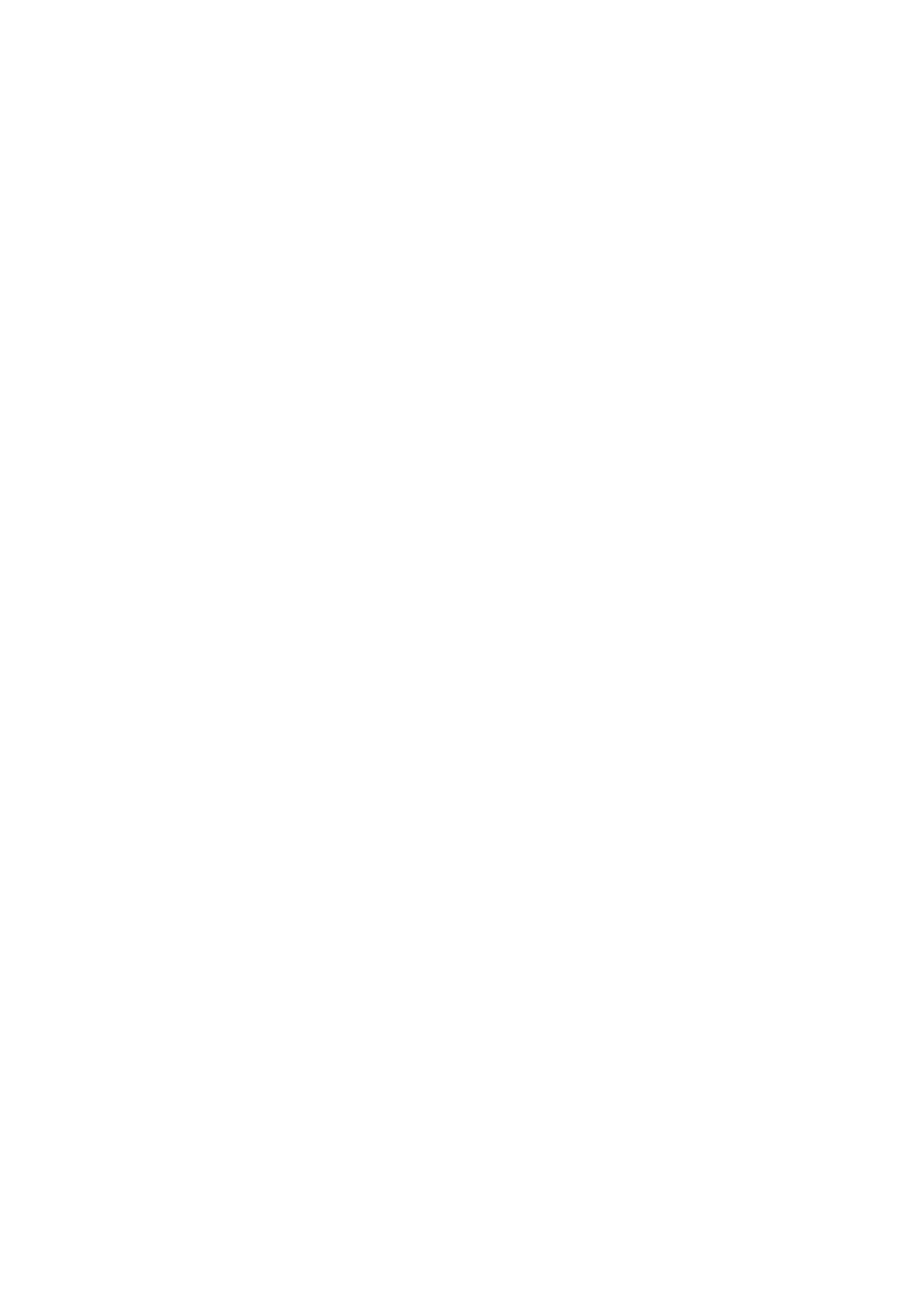

**r. T. Bala Reddy,Chairman**

#### **Message**

I am extremely happy in releasing the half-yearly newsletter, highlighting the activities of the Department of Mechanical Engineering between December 2016 and June 2017. The laudable efforts of the students and staff of this Institution for bringing this Institute as one of the best in the country. I congratulate all the editorial members for releasing this newsletter.



**Mr.T. Vijayapal Reddy, Secretary**

#### **Message**

I am delighted to know that Department of Mechanical Engineering of our college is coming out with a newsletter Yanthra Darshini carrying the news and the achievements of our staff and students of the department, who earn credits for the institution, is being released. On this gracious occasion I wish all the best to those who are responsible for bringing out this letter. Congratulations to all the editorial members and contributors



**Dr.E.L. Nagesh, Principal**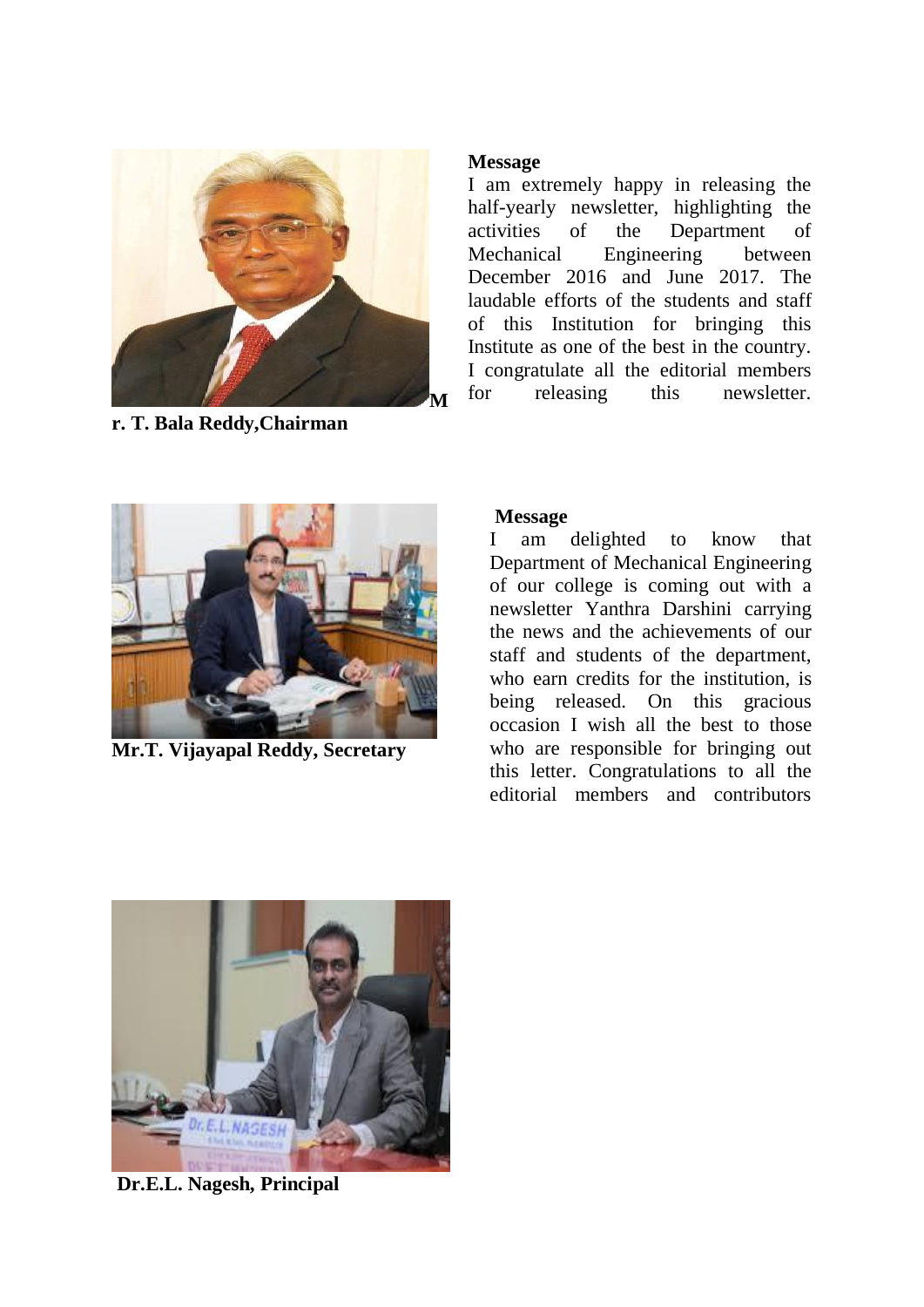

2017. It is great to find a considerable number of achievers and participants in co curricular and extracurricular activities which certainly prove that our staff and students are adequately equipped and possess necessary skills to bring such laurels to the institution. I wish them all the very best for future endeavors.

#### **Message**

It is my pleasure in congratulating the editorial board and contributors on this pleasant occasion of releasing the newsletter for the period January to June

**Mr. J. Pradeep Kumar, HoD \**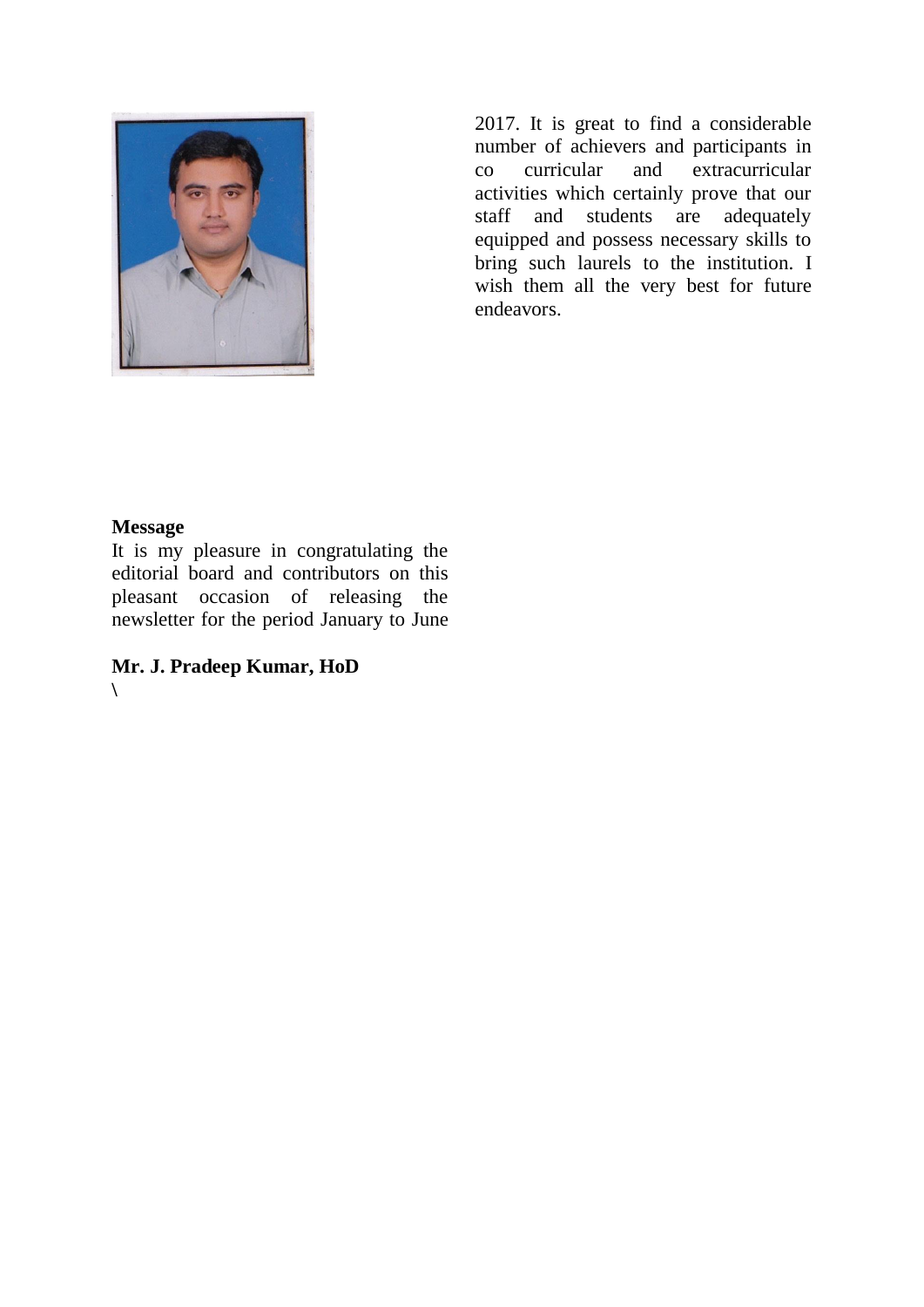#### Patrons

CHIEF PATRON : Mr.T.Vijayapal Reddy

#### **ADVISORS**

Dr.E.L.Nagesh, Principal

CHAIRMAN : Mr. J.Pradeep, HOD-Mech

CONVENER : Prof. & Dr K.Raveendran

MEMBERS : Mr. Ch.Venkata Rajam, Asst. Professor,

Mr.K.Divakara Murthy, Asst. Professor, Mrs. V.Pragnya, Asst. Professor

#### **Vision and Mission of the Institute Vision:**

Our vision is to promote quality education accessible to all sections of the Society without any discrimination of caste, creed, color, sex and religion and help students discover their true potential.

#### **Mission**

**M1**. To provide integrated, continuous and wholesome development of students by equipping them with knowledge and skills, social values and ethics, scientific attitude and orientations for lifelong education and mold them into useful citizens of the society.

**M2**. To create an environment conductive to inhibiting theirs total involvement and participation of the

students, faculty, staff and management. In making the institution into a center of excellence imparting quality technical education and also arms the students with the competence to be at the forefront of cutting edge technology and entrepreneurship in highly competitive global market.

#### **Vision and Mission of the Department**

#### **Vision**

The Mechanical Engineering Department strives to be recognized globally for outstanding education and research leading to well-qualified engineers, who are innovative, entrepreneurial and successful in solving problems of society

#### **Mission**

Imparting quality education to students to enhance their skills and make them globally competitive.

- 1. Prepare its graduates to pursue lifelong learning, serve the profession and meet intellectual, ethical and career challenges.
- 2. To train students to take up projects in core and inter-disciplinary areas in tune

#### Faculty and students participation in blood donation camp in the college

Faculty as well as students from Mechanical Engineering department actively participated in blood donation camp organized by the college in the campus on **29.10.2016**. It was organized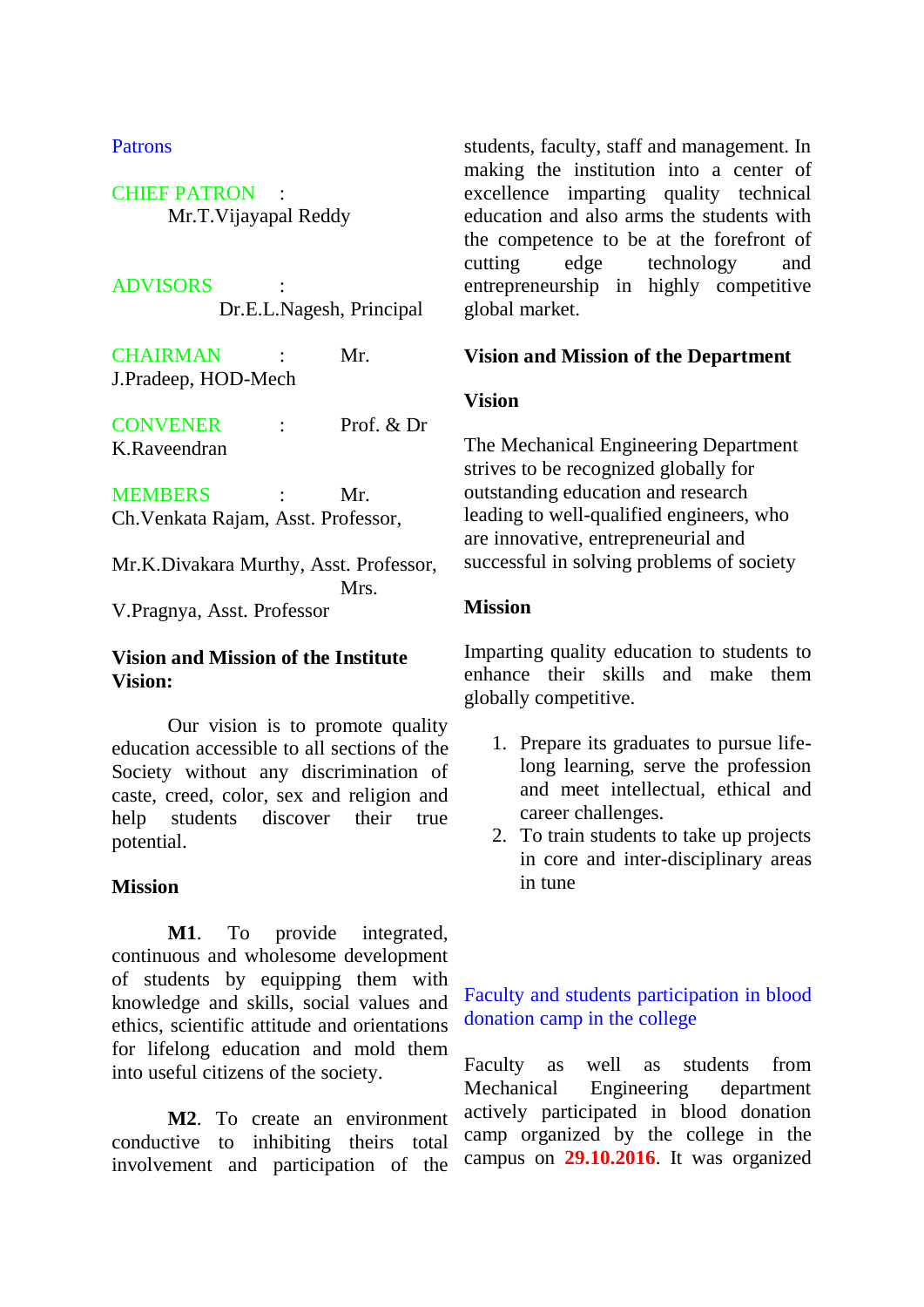by NSS committee under the guidance of Ms. Seethal Reddy, Program coordinator.



#### **[ICRTEST-2016](http://icrtest.org/)**

**International Conference on Recent Trends in Engineering, Science and Technology-2016 [\(ICRTEST-](http://icrtest.org/)**

**[2016\)](http://icrtest.org/)** organzed by **St. Peter's Engineering Colleges**, Hyderabad, India during 25th- 27th October 2016. The theme of the conference is to bring the scholars from engineering, science, technology and medical streams to single platform to exchange their ideas to create new trends with new technological revaluations for better nation (people's health and wealth). We associated with too many journals of Prestigious International for possible publications of presented papers in this conference.

Dr.E.L. Nagesh, Mr. A.Nagendra, Mr. K.Praveen Kumar, Mr. K.Divakara Murthy and Mr. P.Ashok, presented their papers in this conference.

Kalva Engineers Pvt. Ltd conducted 2 Day Workshop on NDT on 3rd and 4<sup>th</sup> Oct' 2016. In this workshop first day, the staff and students learned about NDT, different methods of NDA, applications, industries using NDT, introduction to dye penetrant test, magnetic particle test, their advantages, limitations, applications etc., demonstration also given on die penetrant test, magnetic particle test-Q & A. On second day, it is learned about radiography test, ultrasonic test applications, advantages, limitations etc and also about eddy current test, visual test, their advantages, limitations, applications etc and conducted practical demonstrations ultrasonic test, visual test-Q & A.

#### **One Day 3-D Printing Workshop**

One day 3-D Printing workshop conducted in the month of Dec' 2016. All the student of the Department learned about the basics of 3D printing. It's exploration of the potential of 3D printing and also understood the technology behind 3D Printing Explore all the components of a typical 3D printing machine. Students known with interest that how to use a 3D **Printer** 

#### **Achievements of Faculty**

Mr. K.Praveen Kumar, achieved best faculty in punctuality award and Ms. Harshitha, best faculty award in results for the academic year 2016-17

#### **Achievement of Student**

Our students achieved a cup in Cricket conducted in our college.

#### **Memberships**

#### **Two Day workshop on NDT**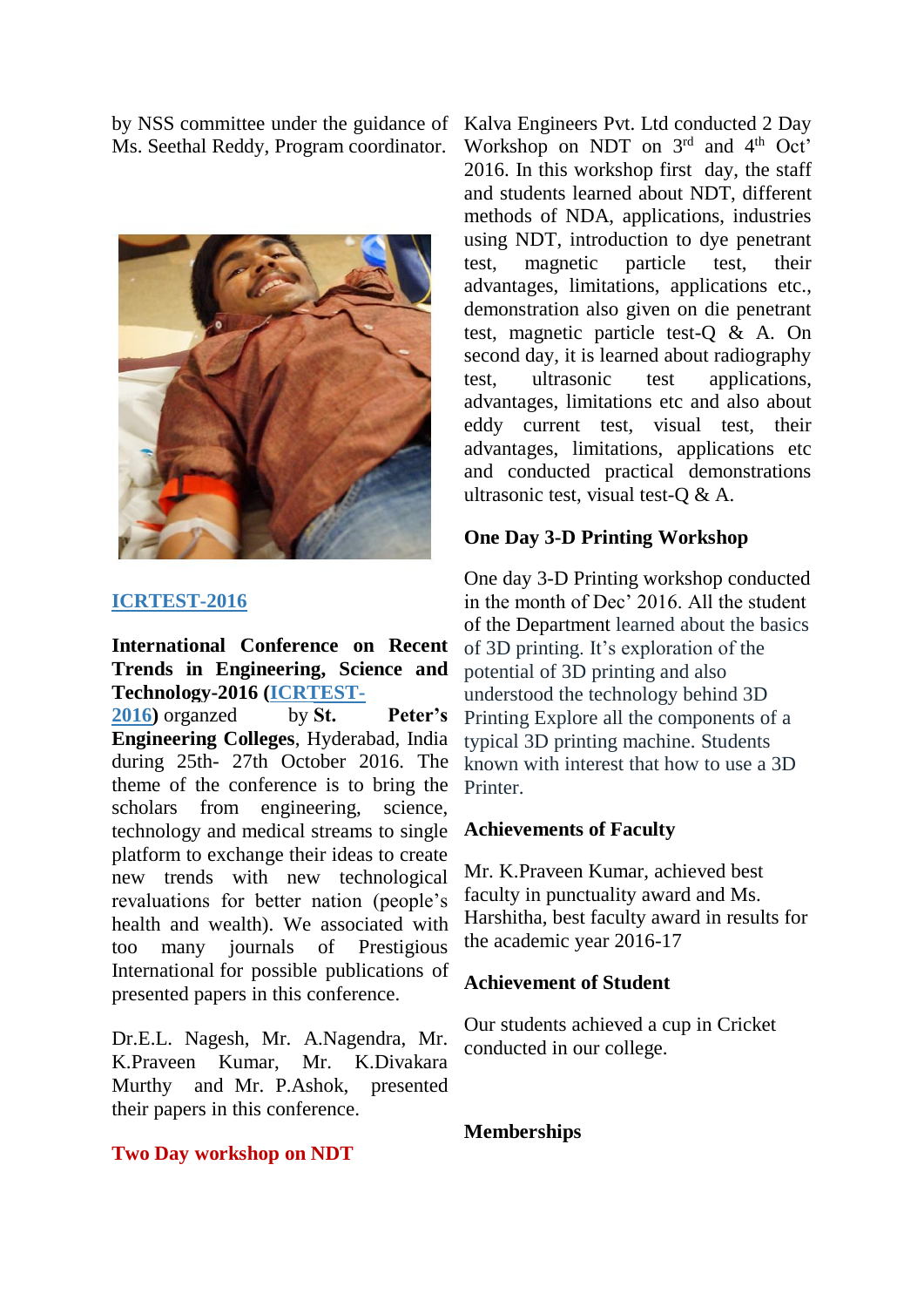Mr. Nagendra Akula, Associate Professor elected as FIE, IEI, Hyderabad, TS State Centre in Mart' 2017.

#### **AUILA - 2017**

AQUILA means fly high like an Eagle.It is the annual Techno-Cultural fest of St.Peter's Engineering College.It was previously known as SPECFIESTA.It is one of the most highly anticipated events of the city with more than 4000 people participating in it.To a large numbers of Spectators,it is an amazing experience with art and culture that they ever cherish

#### Students who won Prizes



| 1                     | 13VE1A0320<br><b>GENPACT</b> | ClarisSnigdha |
|-----------------------|------------------------------|---------------|
|                       | 13VE1A0303                   | Avance        |
|                       | 2 AndrewStalin               | Consulting    |
|                       | 13VE1A0366                   | Avance        |
| $\mathcal{D}_{\cdot}$ | <b>NikhilKumar</b>           | Consulting    |
|                       | 13VE1A0380                   | Avance        |
| 3                     | <b>BharatReddy</b>           | Consulting    |
|                       | 13VE1A0393                   | Avance        |
|                       | 4 ManishNaidu                | Consulting    |
|                       | 13VE1A0359 V                 | Sutherland    |
|                       | 5 Deekshith                  | Global        |
|                       | 13VE1A0361 A                 | Sutherland    |
| 6                     | Vineeth                      | Global        |
|                       | 13VE1A0372 B                 | Sutherland    |
|                       | Abinay                       | Global        |
|                       |                              |               |

#### New faculty added to the department

Prof & Dr.K.Raveendran having more than 20 years of experience joined hands with the department.

Mr. Saidulu, Mr.Raghu Kumar Reddy, Mrs. Y.Pragathi, Ms.V. Pragnya Rani, Mr. John Vineethkar joined the department in December for strengthening in research and academic fields.

#### From editor desk

The Students attitudes and interests are very much in-fluenced by the global scenarios. Time has come to save our educational institutes and the universities from the hands of politicians. The terrorism is trying to influence the students and has entered into universities too. In

Students placed in recruitment drive

S.NoRoll No Name Company